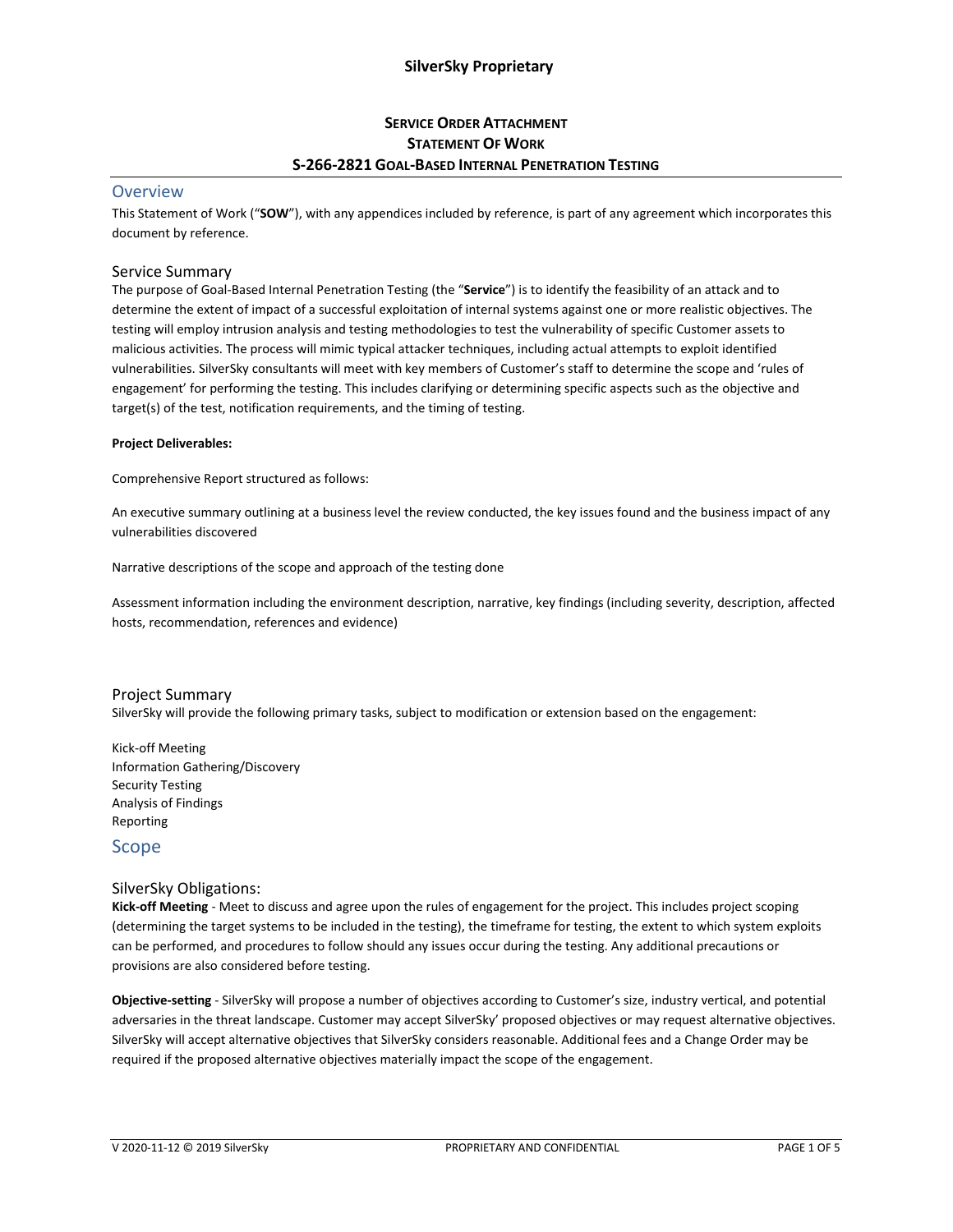**Primary Objectives** - These objectives are the critical success factors for the goal-based penetration test. If these objectives are completed, the test is considered a success.

**Secondary Objectives** - These objectives are considered 'stretch goals' to be attempted once the primary objectives are completed. SilverSky will pursue secondary objectives SilverSky considers reasonably possible in the time allocated for the project, not to exceed the limits stated in the applicable tier below.

The Primary and Secondary Objectives defined will be assessed by SilverSky to ensure they are 'SMART' (Specific, Measurable, Achievable, Reasonable, Time-Bound) prior to the parties' agreement on the objectives to be completed under this SOW. Two examples of potential objectives are:

**Domain Admin** - With credentialed access to Customer network, elevate privileges to the point where the SilverSky testing team has access to or control of an account in the 'Domain Admins' group on Active Directory in the Customer domain before the end date of the test.

**Email Access** - With credentialed access to Customer network, gain access to the mailbox of USER@CUSTOMER.COM and send an email to the project liaison before the end of the test.

In some cases, Customer may be required to make minor changes to its environment to allow the test to be conducted without disruption to Customer's operations. For example, if Customer chooses the 'Email Access' objective, SilverSky recommends creating and properly provisioning a new mailbox for the duration of the test, rather than using an actual employee mailbox.

**Security Testing Phase** - Steps taken may include:

#### **A) Information Gathering & Reconnaissance**

SilverSky may gather information about the target for potential use in later phases or for attack positioning. This might include personal information (for phishing and social engineering), technical information (for exploitation and vulnerability identification), and/or physical information (for physical intrusion). Information gathered during this phase will support the testing and will be included in the report to the extent that SilverSky believes it is pertinent to the narrative. (This phase is not a replacement for a full open-source intelligence assessment.)

#### **B) Attack Preparation & Weaponization**

Information from the Information Gathering & Reconnaissance phase is analyzed and used to create staging platforms and toolsets that will permit specific targeting of the organization in question, designed to bypass any anti-virus products or other security mechanisms that have been identified (whether by Customer or in SilverSky' research).

#### **C) Attack Execution & Network Foothold**

Following the Attack Preparation & Weaponization phase, SilverSky conducts initial actions to gain a foothold on Customer's network and exploit vulnerabilities on the target (both technical and non-technical) within the boundaries of the scope previously agreed upon by the parties.

#### **D) Lateral Movement & Escalation**

Once the perimeter has been breached and an initial foothold is obtained, lateral and vertical movement takes place within Customer's network to locate key systems and escalate access and privilege levels. Persistence via multiple routes into and out of the network may be established.

#### **E) Actions on Target & Data Exfiltration**

Agreed-upon actions are executed once the key targets have been located. Such actions may include: (i) compromise of assets; (ii) interception of key information; or (iii) network positioning to allow for disruption, degradation, or destruction, alongside exfiltration of any target data or assets.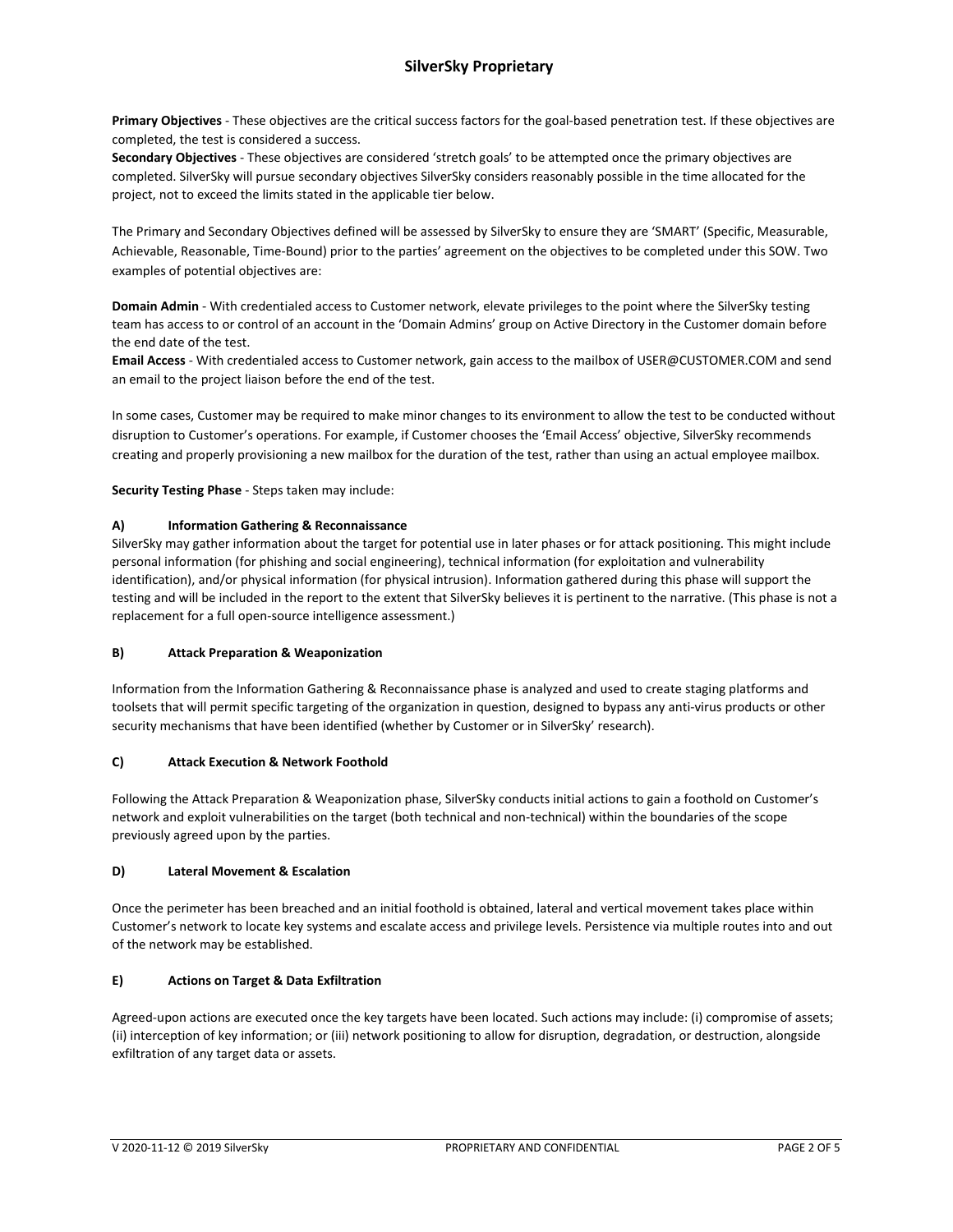## **SilverSky Proprietary**

It may become necessary at various points during the Security Testing phase to simulate certain activities to avoid business disruption or to keep within timescales. For example, if SilverSky identifies encrypted data it estimates could be decrypted in a reasonable time, SilverSky may ask Customer to decrypt the data.

If SilverSky identifies a significant issue during the test, SilverSky will stop to identify the issue and its potential outcome. For example, should SilverSky detect a vulnerability that provides the ability to gain access to a host, application, or service, Customer will be given the choice of the potential outcome based upon SilverSky leveraging the exploit or Customer providing the same level of access without exploitation.

**Analysis of Findings Phase** – SilverSky will compile and analyze the data generated from the testing. Then SilverSky will categorize findings by severity - based on the potential impact each can have. This analysis is the basis for recommendations to potentially address risk associated with the findings.

#### Reporting

At the conclusion of the assessment, SilverSky will provide a comprehensive report. The report will include three main sections: (i) an executive summary, (ii) a narrative, and (iii) a detailed findings section. Customer will have an opportunity to review drafts of the report and SilverSky will deliver a final version after joint review with Customer.

**Executive Summary** - The executive summary summarizes the results of the assessment. It is intended for upper management and boards of directors and includes:

Overview of assessment results Itemization of the risk ratings for each area reviewed during the assessment Key findings and recommendations

**Narrative** - The narrative details the major events and findings discovered during testing. It is interspersed with technical detail and analysis.

**Detailed Findings** - This section describes the assessment results in detail. It is intended for management, administrators, and other operations personnel and includes:

An itemized listing of individual vulnerabilities A description of each vulnerability The severity of the threat likely posed by each vulnerability Potentially affected resources Recommendations for remediation

#### Out of Scope

Any activity not explicitly stated in this SOW is considered out of scope. In particular, the Service does not include any testing of Customer's external (public-facing) assets and does not include a comprehensive vulnerability assessment. If Customer requests additional services, such services will be the subject of a change request or additional SOWs, depending on the nature of the Customer requests.

# Customer Obligations and Assumptions

Services, fees, and work schedule are based upon the assumptions, representations and information supplied by Customer. Customer's fulfilment of the obligations listed below is critical to the success of the engagement.

#### Customer Obligations

**Project Liaison** - Designate an authorized representative to authorize completion of key project phases, assign resources, and serve as project liaison. During the test, the Project Liaison or a nominated representative should be available at all times to support the test. If the liaison is not available to answer questions or provide technical assistance, it may affect the ability of the team to conduct the test within the allowed time.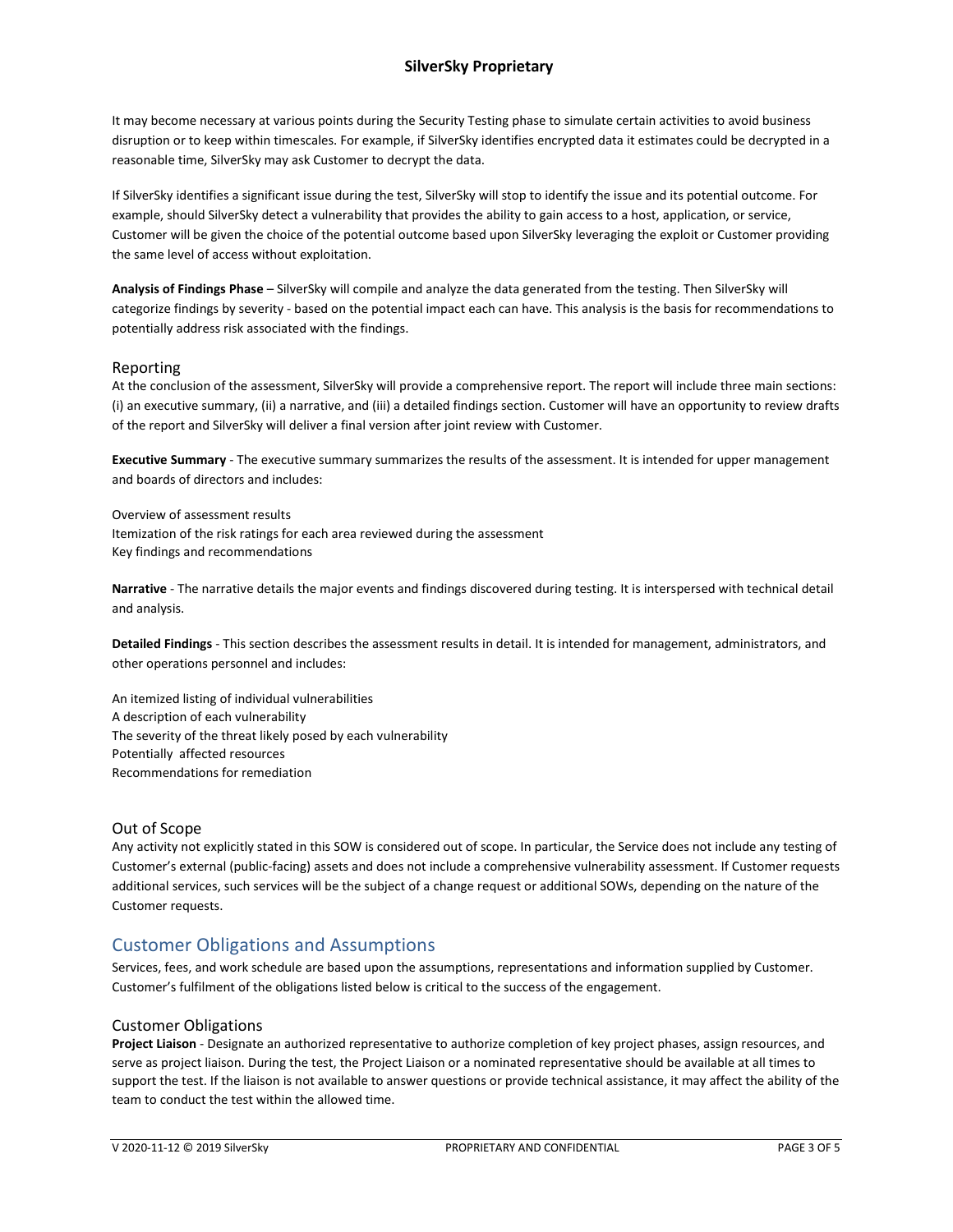## **SilverSky Proprietary**

**Access** - Ensure SilverSky consultants have access to key personnel and data requested

**Resources** - Furnish SilverSky with Customer personnel, facilities, resources, and information and perform assigned tasks promptly

**Cooperation** - Ensure all Customer employees and contractors cooperate fully with SilverSky in a timely manner. SilverSky will advise Customer if increased Customer participation is required in order for SilverSky to perform the Service under this SOW. **Documentation** - Timely delivery of all documentation requested by SilverSky including Customer's security policies, network diagrams, server listings and procedures

**Scheduling** - SilverSky will contact Customer to agree a start date. Once agreed, if Customer needs to change the scheduled start date this must be done at least two weeks (14 days inclusive) prior to the first day of the engagement. Any change to the dates within two weeks (14 days inclusive) of the start date may result in effort being forfeited if SilverSky cannot reassign committed resources to other customer work. Customer will be responsible for any non-refundable travel and lodging already booked, should travel have been agreed upon.

### SilverSky Assumptions

Customer will provide SilverSky with reasonably requested information upon which SilverSky can rely to be current, accurate and complete.

For engagements conducted at Customer's site, Customer will provide SilverSky personnel with a workplace that meets industry standard health and safety requirements along with access to network and power.

Customer will provide access to Customer's personnel who have detailed knowledge of Customer's security architecture, network architecture, computer environment, and related infrastructure.

Customer will provide access to Customer's personnel who have an understanding of Customer's security policies, regulations, and requirements.

Customer will evaluate SilverSky deliverables and notify SilverSky of any perceived problems or issues with SilverSky obligations within two weeks (14 days inclusive) of the comprehensive report delivery.

SilverSky will promptly notify Customer of any perceived problems or issues regarding Customer obligations.

Customer is responsible for any additional costs if SilverSky is unable to perform the Service due to Customer's delay or other failure to fulfill its obligations under this Statement of Work.

# Project Parameters

#### Project Scope

The scope of the project is based on the above description with the additional details listed as follows:

| <b>Project Component</b>                                  | Parameter(s)                                                                                                                                                                                                                               |
|-----------------------------------------------------------|--------------------------------------------------------------------------------------------------------------------------------------------------------------------------------------------------------------------------------------------|
| <b>Project Start Date</b>                                 | TBD between Customer and SilverSky; provided Start Date is no later than 6<br>months from Effective Date.                                                                                                                                  |
| <b>Project Duration</b>                                   | Approximately 3-4 weeks from Start Date to delivery of final Comprehensive<br>Report (subject to project variables)                                                                                                                        |
| S-266-2821 - Goal Based Penetration<br>Testing (Advanced) | Up to 5 days security testing effort (typically either two consultants for<br>approximately five days -- or one consultant for up to 10 days)<br>Testing covers up to two Primary Objectives and no more than four Secondary<br>Objectives |
| S-266-2821 - Goal Based Penetration<br>Testing (Core)     | Up to 3 days security testing effort (typically one consultant assigned)<br>Testing covers a single Primary Objective and no more than two Secondary<br>Objectives                                                                         |

All penetration testing services are performed as time-bounded exercises utilizing skilled and experienced consultants following our standard, repeatable methodology.